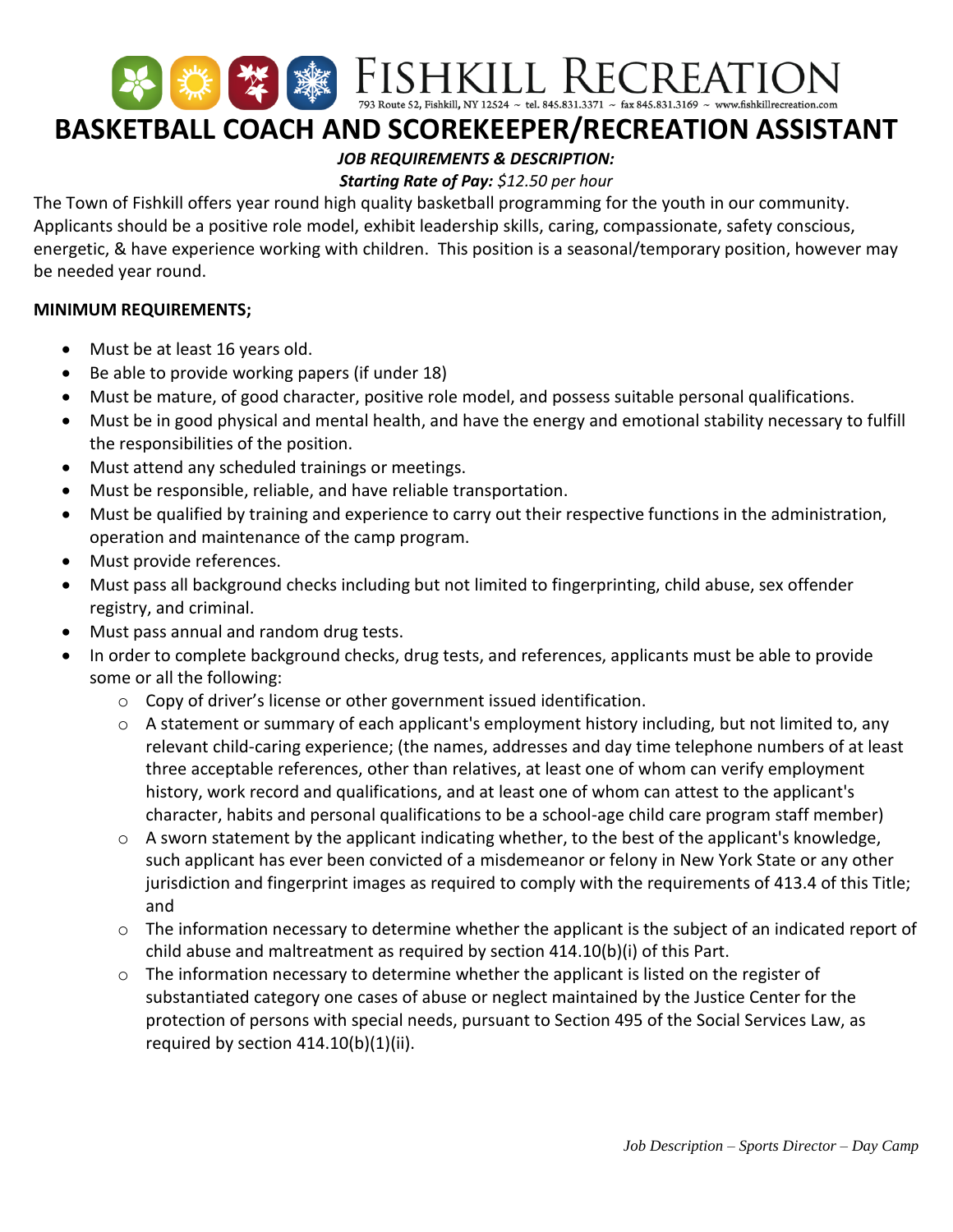

### **TYPICAL WORK ACTIVITIES:**

The basketball coaches and scorekeepers plan and facilitate basketball clinics, camps, and work the scoring tables at the league games. This Individual must be creative, energetic, and a self-starter. This is a two part position.

- 1. Basketball coach for camps and clinics and
- 2. Scorekeeper for basketball league games.

The following is indicative of the level and types of activities performed by a basketball coach and/or scorekeeper. It is not meant to be all-inclusive and does not preclude a supervisor from assigning activities not listed that could reasonably be expected to be performed by an employee in this title.

- 1. Basketball Coach:
	- a. Develop age appropriate drills, games, lectures, and demonstrations to teach basic fundamentals of basketball to youth, ages 4-18.
	- b. Promote exercise and healthy lifestyles for athletes.
	- c. Plan, direct, and/or supervise daily basketball camps and clinics.
	- d. Activities must fulfill entire scheduled time slot allotted.
	- e. Assist with overall camp/clinic activities.
	- f. Setup the gymnasium/court and prepare facilities for scheduled activities which may include but may not be limited to setting up the scoreboard, getting basketballs out, setting up chairs/ benches for player and/or spectator seating and sweeping gym floor.
	- g. Cleanup the gymnasium/court after all camps and activities which may include but may not be limited to putting away/locking up all equipment, racking up chairs/seating, cleaning up the gym of any water bottles or personal items left behind, and locking up the facility.
	- h. Report and supply needs to the Recreation Director.
	- i. Motivate and include all athletes.
	- j. Promote and teach good sportsmanship.
	- k. Assist camp directors and other staff as needed.
	- l. Report any injuries or emergencies to the Recreation Director.
	- m. Complete injury reports when needed.
- 2. Scorekeeper:
	- a. Setup the gymnasium/court and prepare facilities for scheduled games which may include but may not be limited to setting up the scoreboard, scorebook, getting basketballs out, setting up chairs/ benches for player and/or spectator seating and sweeping gym floor.
	- b. Cleanup the gymnasium/court after all games have been played which may include but may not be limited to putting away/locking up all equipment, racking up chairs/seating, cleaning up the gym of any water bottles or personal items left behind, and locking up the facility.
	- c. Operate scoreboard during games.
	- d. Record scorebook for each team during games.
	- e. Record/report winners and track win/loss records.
	- f. Ensure referees complete timecards.
	- g. Ensure the referees and coaches know the "houserules" or game formats.
	- h. Maintain official team rosters of eligible players and substitutes.
	- i. May need to make announcements during games about updates, upcoming basketball opportunities, schedule changes, etc.
	- j. Report any injuries or emergencies to the Recreation Director.